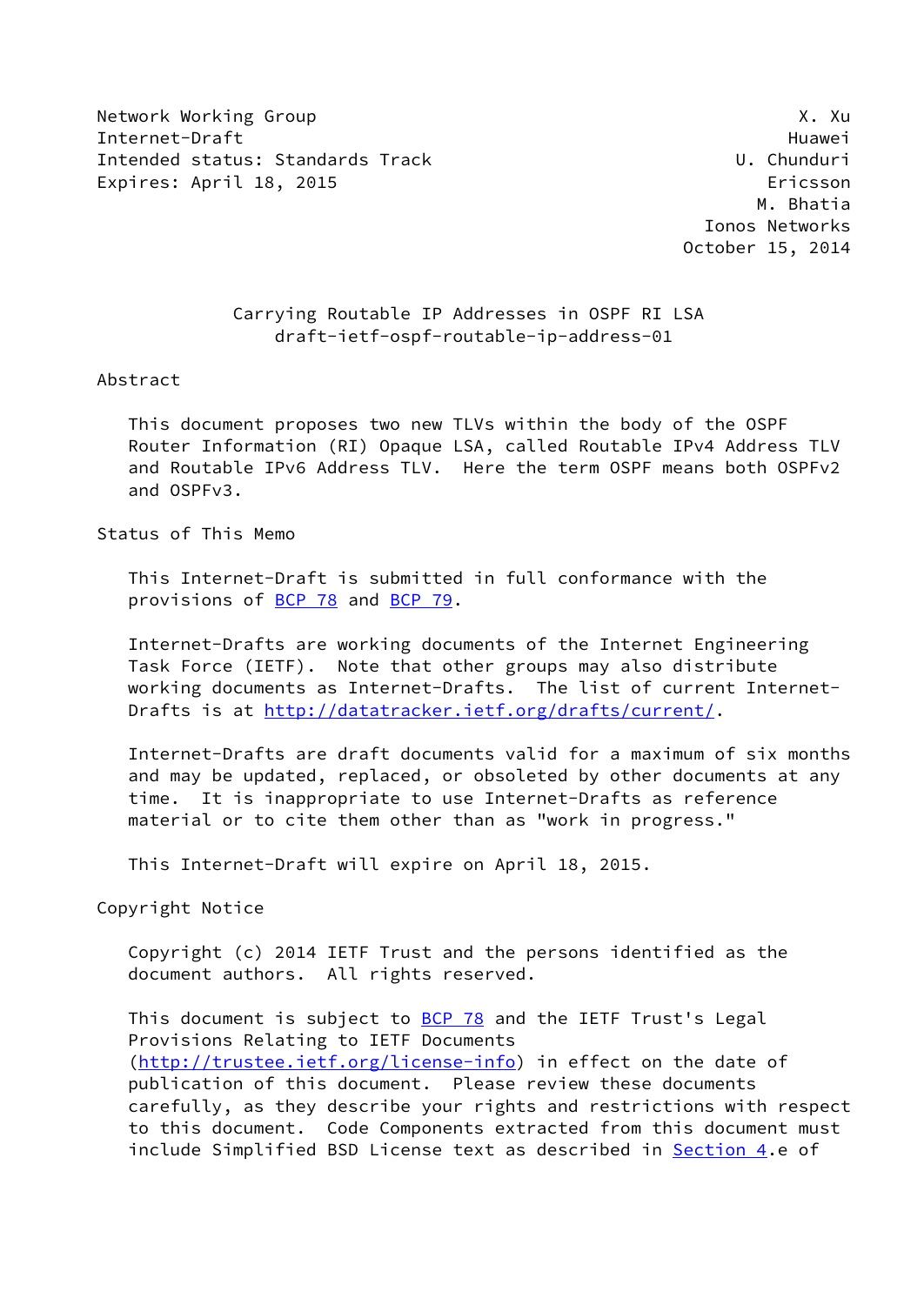# <span id="page-1-1"></span>Internet-Draft October 2014

 the Trust Legal Provisions and are provided without warranty as described in the Simplified BSD License.

# Table of Contents

|    | 1. Introduction $\ldots \ldots \ldots \ldots \ldots \ldots \ldots \ldots \ldots$ |  |
|----|----------------------------------------------------------------------------------|--|
|    | 1.1. Requirements Language 3                                                     |  |
|    |                                                                                  |  |
| 3. | Routable IPv4 Address TLV 3                                                      |  |
| 4. | Routable IPv6 Address TLV 3                                                      |  |
|    |                                                                                  |  |
| 6. |                                                                                  |  |
|    |                                                                                  |  |
|    |                                                                                  |  |
|    | 8.1. Normative References 4                                                      |  |
|    | 8.2. Informative References<br>$\overline{4}$                                    |  |
|    | $\frac{4}{3}$                                                                    |  |

### <span id="page-1-0"></span>[1](#page-1-0). Introduction

 There are several situations where it is required for OSPF routers in one area to find correlations between routable IP addresses and capabilities of OSPF routers in another area. One example is the Entropy Label Capability (ELC) advertisement [\[I-D.xu-ospf-mpls-elc](#page-3-6)] across the OSPF domain. In this example, assume the ELC TLV originated by a router in one area is propagated to another area. Those routers in the latter area need to find routable IP addresses of the router originating that ELC TLV before inserting the Entropy Label (EL) for packets going to the Label Switch Path (LSP) tunnel towards one of the above routable IP addresses. Another example is the S-BFD discriminator distribution

[\[I-D.bhatia-ospf-sbfd-discriminator\]](#page-3-7) across the OSPF domain. In this example, assume the S-BFD Discriminator TLV originated by a router in one area is propagated to another area. Those routers in the latter area need to find routable IP addresses of the router originating that S-BFD Discriminator TLV so as to set up S-BDF sessions with that originating router.

 However, in the OSPF Router Information (RI) Opaque LSA as defined in [\[RFC4970](https://datatracker.ietf.org/doc/pdf/rfc4970)], which is used by OSPF routers to announce their capabilities, there is no such field for containing routable IP addresses of the originating router. Therefore, this document propose two new TLVs within the body of OSPF RI LSA, called Routable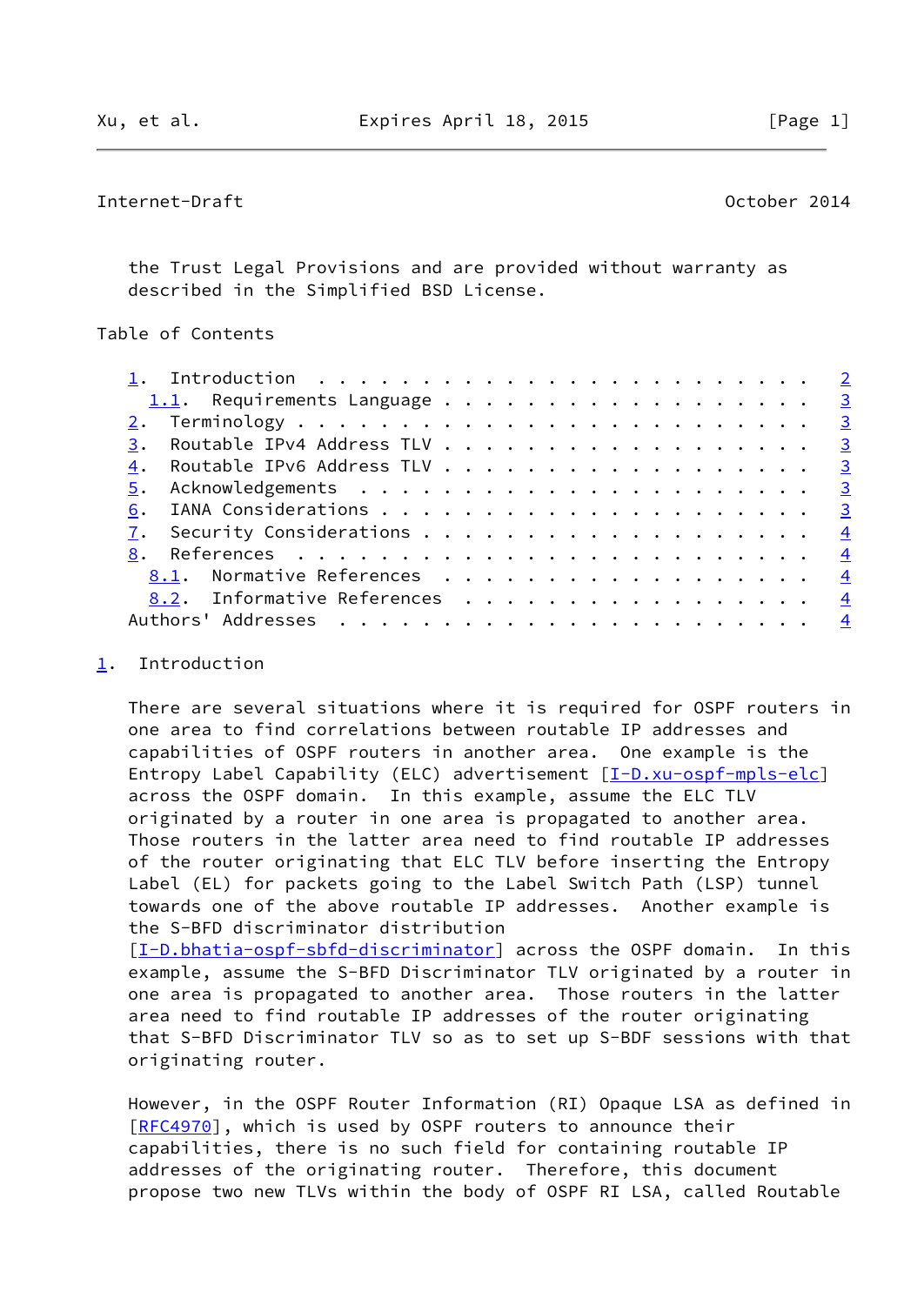IPv4 Address TLV and Routable IPv6 Address TLV, which are used to carry routable IPv4 and IPv6 addresses respectively. Here the term OSPF means both OSPFv2 and OSPFv3.

Xu, et al. Expires April 18, 2015 [Page 2]

## <span id="page-2-2"></span>Internet-Draft October 2014

## <span id="page-2-1"></span>[1.1](#page-2-1). Requirements Language

 The key words "MUST", "MUST NOT", "REQUIRED", "SHALL", "SHALL NOT", "SHOULD", "SHOULD NOT", "RECOMMENDED", "MAY", and "OPTIONAL" in this document are to be interpreted as described in [RFC 2119 \[RFC2119](https://datatracker.ietf.org/doc/pdf/rfc2119)].

<span id="page-2-3"></span>[2](#page-2-3). Terminology

This memo makes use of the terms defined in [\[RFC4970](https://datatracker.ietf.org/doc/pdf/rfc4970)].

<span id="page-2-4"></span>[3](#page-2-4). Routable IPv4 Address TLV

 A new TLV within the body of the OSPF RI Opaque LSA, called Routable IPv4 Address TLV is defined to carry one or more routable IPv4 addresses of the router originating the RI LSA. The Type of this TLV is TBD, the Length is variable (multiple of 4), and the Value field contains one or more routable IPv4 addresses of the router originating the RI LSA. This TLV is applicable to OSPFv2 and for IPv4 Address Families (AFs) of OSPFv3 [[RFC5838](https://datatracker.ietf.org/doc/pdf/rfc5838)]. The scope of the advertisement MUST be domain-wide as mapping between the originator and advertised address is required only when crossing the area boundaries.

<span id="page-2-0"></span>[4](#page-2-0). Routable IPv6 Address TLV

 A new TLV within the body of the OSPFv3 RI Opaque LSA, called Routable IPv6 Address TLV is defined to carry one or more routable IPv6 global addresses of the router originating the RI LSA. The Type of this TLV is TBD, the Length is variable (multiple of 16), and the Value field contains one or more routable IPv6 global addresses of the router originating the RI LSA. This TLV is only applicable to OSPFv3. The scope of the advertisement MUST be domain-wide as mapping between the originator and advertised address is required only when crossing the area boundaries.

<span id="page-2-5"></span>[5](#page-2-5). Acknowledgements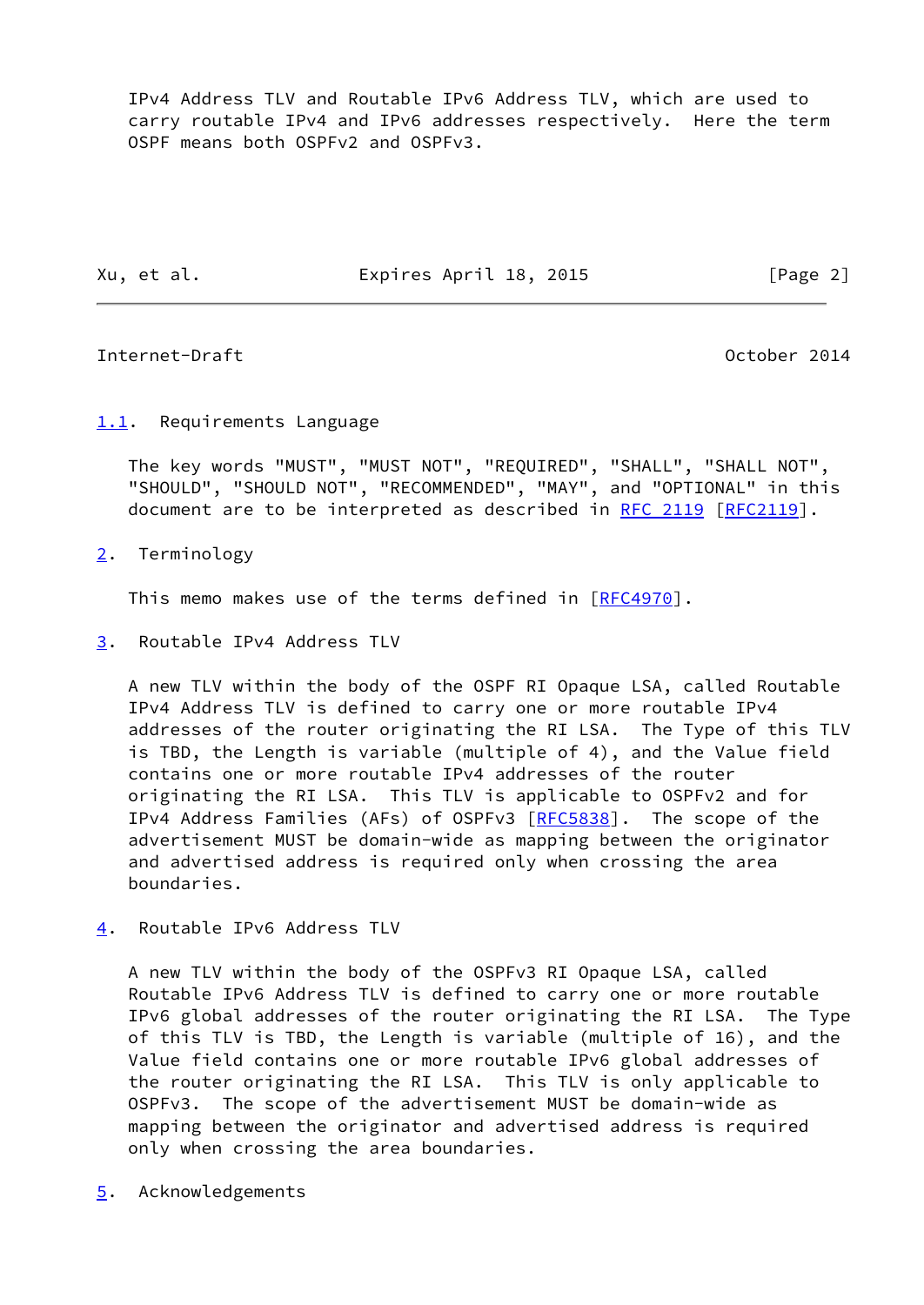Thanks Karsten Thomann, Anton Smirnov, Joel Jaeggli, Joel M. Halpern, Wes George, Les Ginsberg, Abhay Roy, Mach Chen, Peter Psenak and Acee Lindem for their support and valuable comments on this draft.

## <span id="page-3-0"></span>[6](#page-3-0). IANA Considerations

 This document includes a request to IANA to allocate two TLV type codes for the new TLVs proposed in [Section 3](#page-2-4) and [Section 4](#page-2-0) of this document from OSPF Router Information (RI) TLVs Registry defined by  $[REC4970]$ .

| Expires April 18, 2015<br>Xu, et al. | [Page 3] |  |
|--------------------------------------|----------|--|
|--------------------------------------|----------|--|

<span id="page-3-2"></span>Internet-Draft October 2014

<span id="page-3-1"></span>[7](#page-3-1). Security Considerations

 This document describes a mechanism for advertising routable IP address information through OSPF Router Information Opaque LSA and does not introduce any new security issues other than what is specified by [\[RFC4970](https://datatracker.ietf.org/doc/pdf/rfc4970)].

<span id="page-3-3"></span>[8](#page-3-3). References

<span id="page-3-4"></span>[8.1](#page-3-4). Normative References

- [RFC2119] Bradner, S., "Key words for use in RFCs to Indicate Requirement Levels", [BCP 14](https://datatracker.ietf.org/doc/pdf/bcp14), [RFC 2119](https://datatracker.ietf.org/doc/pdf/rfc2119), March 1997.
- [RFC4970] Lindem, A., Shen, N., Vasseur, JP., Aggarwal, R., and S. Shaffer, "Extensions to OSPF for Advertising Optional Router Capabilities", [RFC 4970](https://datatracker.ietf.org/doc/pdf/rfc4970), July 2007.

<span id="page-3-5"></span>[8.2](#page-3-5). Informative References

## <span id="page-3-7"></span>[I-D.bhatia-ospf-sbfd-discriminator]

 Bhatia, M., Ranganath, T., Pignataro, C., and S. Aldrin, "OSPF extensions to advertise S-BFD Target Discriminator", [draft-bhatia-ospf-sbfd-discriminator-00](https://datatracker.ietf.org/doc/pdf/draft-bhatia-ospf-sbfd-discriminator-00) (work in progress), May 2014.

<span id="page-3-6"></span>[I-D.xu-ospf-mpls-elc]

 Xu, X., Kini, S., Sivabalan, S., Filsfils, C., and S. Litkowski, "Signaling Entropy Label Capability Using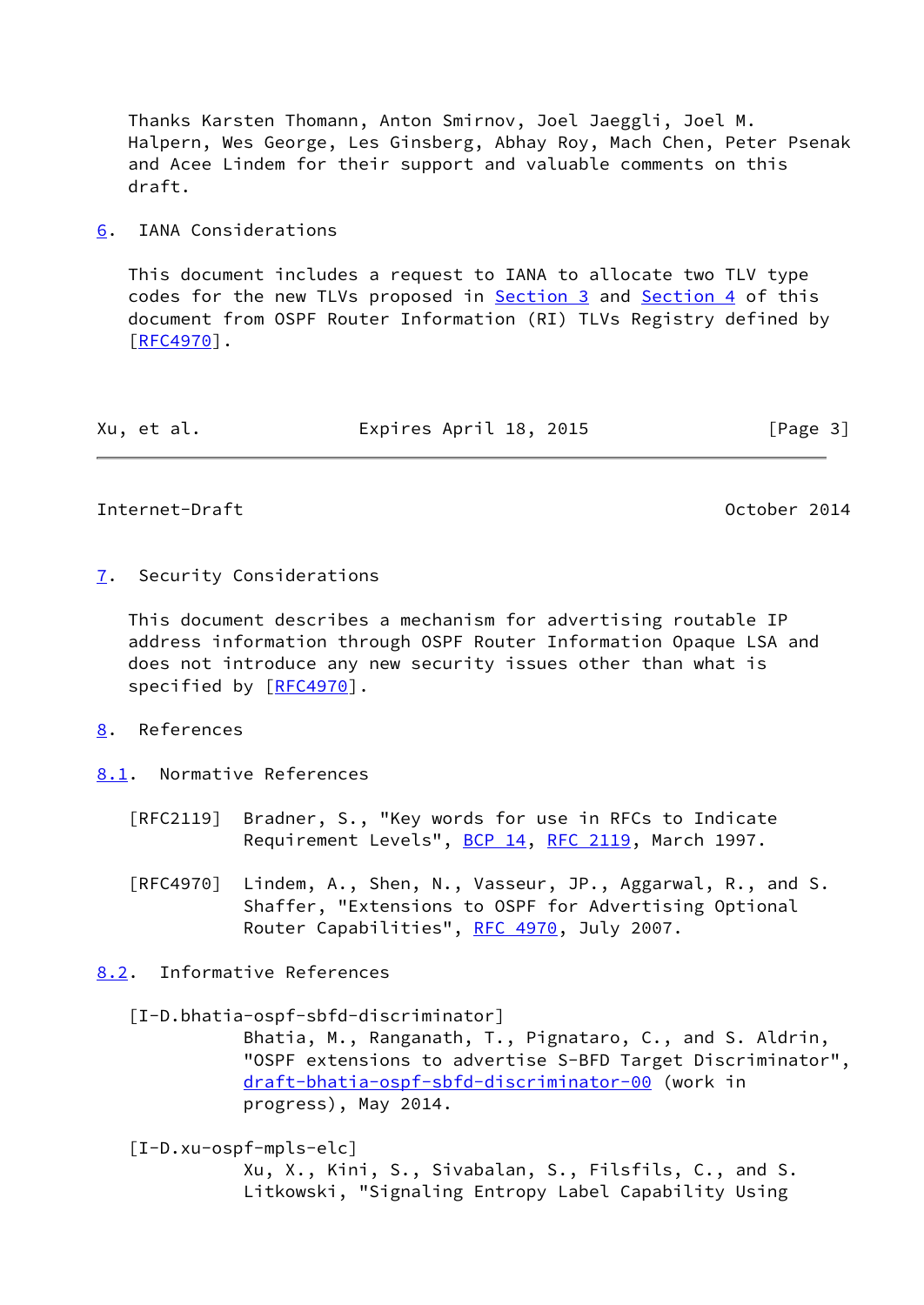OSPF", [draft-xu-ospf-mpls-elc-01](https://datatracker.ietf.org/doc/pdf/draft-xu-ospf-mpls-elc-01) (work in progress), October 2014.

 [RFC5838] Lindem, A., Mirtorabi, S., Roy, A., Barnes, M., and R. Aggarwal, "Support of Address Families in OSPFv3", [RFC](https://datatracker.ietf.org/doc/pdf/rfc5838) [5838,](https://datatracker.ietf.org/doc/pdf/rfc5838) April 2010.

Authors' Addresses

 Xiaohu Xu Huawei

Email: xuxiaohu@huawei.com

 Uma Chunduri Ericsson

Email: uma.chunduri@ericsson.com

| Xu, et al. | Expires April 18, 2015 | [Page 4] |
|------------|------------------------|----------|
|            |                        |          |

Internet-Draft **October 2014** 

 Manav Bhatia Ionos Networks

Email: manav@ionosnetworks.com